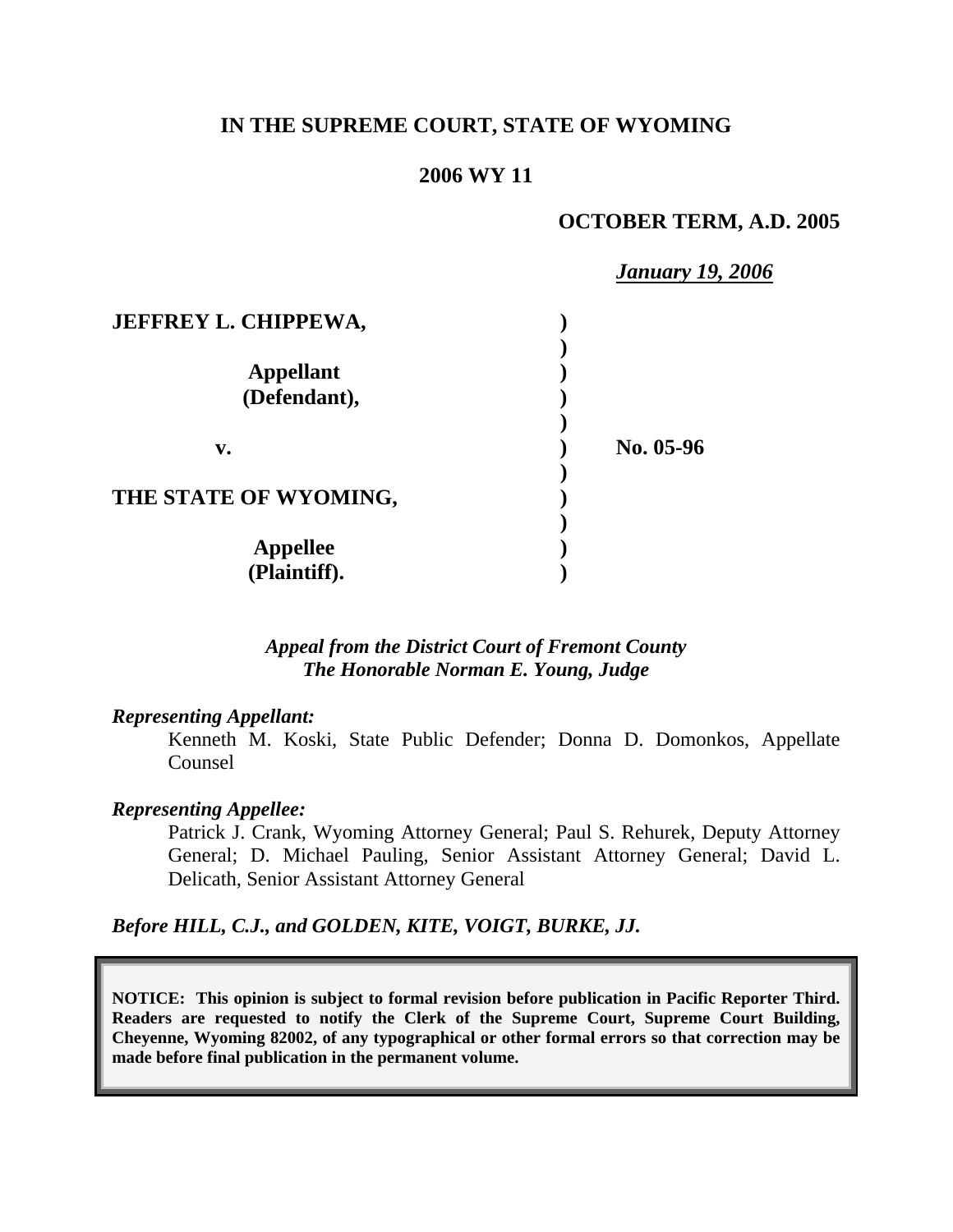## **GOLDEN, Justice.**

[¶1] Jeffrey L. Chippewa entered a plea of guilty to second degree murder. In this appeal, Chippewa challenges the sufficiency of the evidence supporting the district court's order requiring him to pay restitution in the amount of \$6,136. Finding that Chippewa waived this claim at sentencing, we affirm.

## **ISSUE**

[¶2] Chippewa raises the following issue for our review:

Whether the district court erred when it ordered restitution over defense counsel's objection.

# **FACTS**

[¶3] On June 26, 2004, Chippewa and his brother, Marshall Chippewa, got into a fight with William "Jevon" Antelope. During the fracas, Chippewa retrieved a knife from his pocket and stabbed Antelope once in the chest. Antelope died shortly thereafter of his injuries.

[¶4] The State charged Chippewa with a single count of second degree murder. Chippewa later entered into a plea agreement with the State in which he agreed to plead guilty to the charge in exchange for a prison sentence of 240 to 267 months. The plea agreement also provided that Chippewa would pay restitution in an amount to be determined at sentencing. Pursuant to that agreement, Chippewa entered a plea of guilty to the second degree murder charge on November 12, 2004. Before accepting Chippewa's plea, the district court discussed the terms of the plea agreement and the consequences of his guilty plea, and twice advised Chippewa that he could be ordered to pay restitution.

[¶5] The Presentence Investigation Report (PSI) ordered by the district court showed that three parties had requested restitution: 1) Velma Rhodes (Antelope's mother) requested \$3,618 for burial expenses and related costs; 2) the Northern Arapahoe Tribal Enrollment Department requested \$1,518 for expenses it paid for Antelope's burial; and 3) the Wind Dancer Funeral Home requested \$1,000 for expenses related to Antelope's burial. The amount of the three requests totaled \$6,136. At sentencing, the following colloquy took place regarding the requested restitution:

> THE COURT: [Defense Counsel], let me ask you this: Do you have any quarrel with the restitution amount?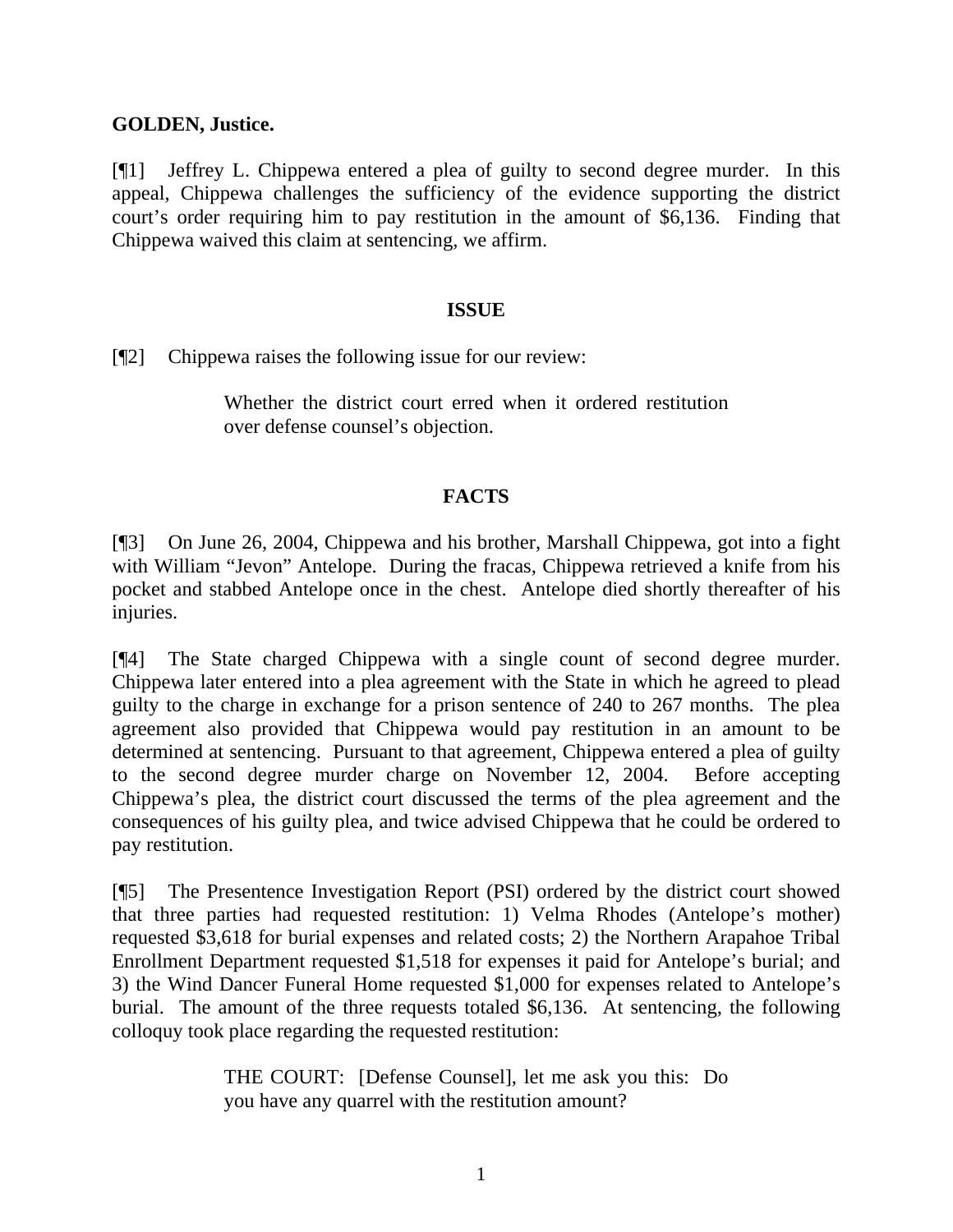[DEFENSE COUNSEL]: Your Honor, I had discussed that with the victim witness coordinator this morning. I'm still not absolutely certain that all of that should be included in the restitution. My argument basically is that Mr. Chippewa does not have any ability to repay that restitution in any event. And I would ask the Court not to impose it on those grounds.

I have no quarrel with the Hudson Funeral Home. They have provided an itemized statement, and that was in the amount of \$1118 dollars [sic]. And the concerns that I have were for some payments requested by Wind Dancer Funeral Home, and those were apparently \$1,000 for loans to people with the tribe. And then there was a \$400 grant. The victim witness coordinator tells me that those monies were used for various items in connection with the funeral. So I don't know whether they really qualify as restitution or not.

But in any event, we would request the Court not impose that restitution, simply because there's not going to be any ability to pay it. And so that's -- that's where we are with the restitution.

\* \* \* \*

If he is able to work at the penitentiary, he'll be making a minimal amount of money. And I don't know how much they pay down there, but it's an additional burden.

He's 20 years old now, and he will be in his 30s before he gets out down there. It will be a very long time, and with this charge, and I think he will probably -- he's not going to be making more than the minimum, at least to start with. So I think he's going to be hard-pressed to make any restitution in any event in this matter.

The district court ordered Chippewa to pay the restitution amount set forth in the PSI and sentenced him in accordance with the plea agreement. This appeal followed.